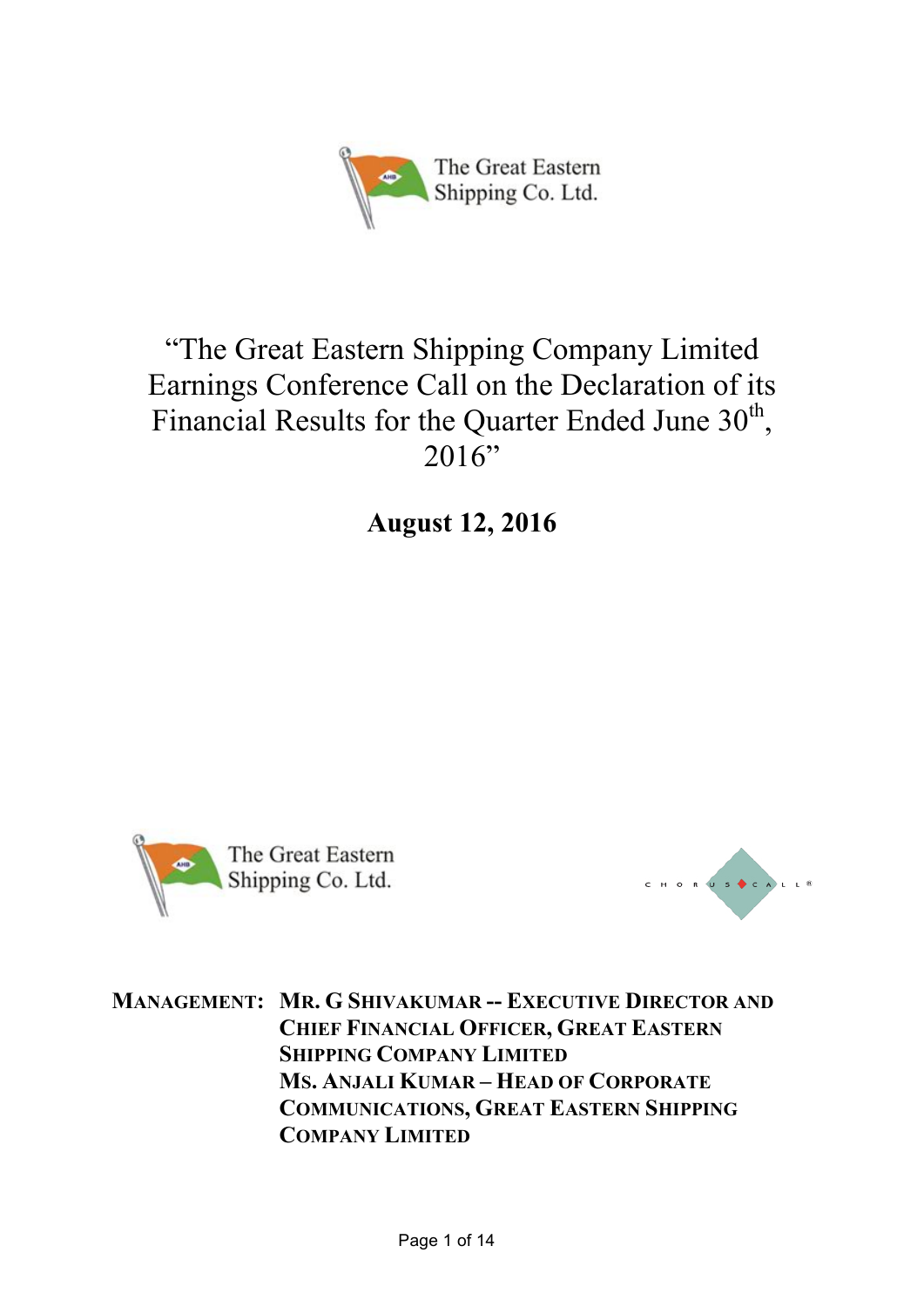

| Moderator:    | Ladies and Gentlemen, Good Day and thank you for standing by. Welcome to the Great<br>Eastern Shipping Limited Earnings Conference Call on the Declaration of its Financial Results<br>for the Quarter Ended June 30, 2016. As a reminder, all participant lines will be in a listen-only<br>mode. Should you need assistance during the conference call, please signal an operator by<br>entering "*" then "0" on your touchtone telephone. Please note that this conference is being<br>recorded. Later we will conduct a question-and-answer session. At that time if you have a<br>question please enter "*" and "1".                                                                                                                                                                                                                                                                                                                                   |
|---------------|-------------------------------------------------------------------------------------------------------------------------------------------------------------------------------------------------------------------------------------------------------------------------------------------------------------------------------------------------------------------------------------------------------------------------------------------------------------------------------------------------------------------------------------------------------------------------------------------------------------------------------------------------------------------------------------------------------------------------------------------------------------------------------------------------------------------------------------------------------------------------------------------------------------------------------------------------------------|
|               | I now hand the conference over to Ms. Anjali Kumar -- Head of Corporate Communications at<br>the Great Eastern Shipping Company Limited to start the proceedings. Thank you and over to<br>you, Ms. Kumar.                                                                                                                                                                                                                                                                                                                                                                                                                                                                                                                                                                                                                                                                                                                                                  |
| Anjali Kumar: | Thank you very much. Good afternoon, ladies and gentlemen, and welcome again to the<br>conference call for our Q1 results. The results were out yesterday. So I am hoping all of you<br>had reasonable time to look at it.                                                                                                                                                                                                                                                                                                                                                                                                                                                                                                                                                                                                                                                                                                                                  |
|               | So without much ado, I would like to hand over to our Chief Financial Officer -- Mr. G<br>Shivakumar to take it further.                                                                                                                                                                                                                                                                                                                                                                                                                                                                                                                                                                                                                                                                                                                                                                                                                                    |
| G Shivakumar: | Hi. Good afternoon everyone and welcome to the conference call for the First Quarter of 2016-<br>2017. As always, I will start off with giving an update on what the markets have been doing<br>and then we will throw the floor open for questions. So the first thing that we look at is the<br>tanker markets. They were reasonably firm in this quarter, though much weaker than the<br>previous quarter. So the first quarter of the calendar year was quite strong but that weakened<br>going into the second quarter of calendar 2016, our first quarter and after that they have<br>dropped further.                                                                                                                                                                                                                                                                                                                                                |
|               | So markets currently as we speak across all vessel types are quite weak except for one small<br>segment which is the LR 2 which is the product tanker segment. And though the product<br>demand has been quite strong oil demand which is running at about 1.4 million barrels per day<br>-- 1.5 million barrels per day according to some reports the fleet growth began to overwhelm.<br>The crude tanker fleet grew by about 2.7% in the half while the product fleet grew by almost<br>4% in the half year. So we are talking of annual run rates of 5.5% and 7.5% which is very high<br>growth rates. So that is why we have had rates coming off despite quite healthy demand for oil.<br>In addition to having a high fleet growth we have had low refining margins which are resulting<br>in significant cutbacks in refinery runs over the last three months to four months leading to<br>slower demand growth for both crude and product tankers. |
|               | Moving to LPG, the LPG carrier earnings, which in the previous quarter had already come off<br>from their stratospheric levels of 2015, have been seriously hit during the last quarter. The fleet<br>has grown by about 17% in the first-half of 2016. That is a spectacular number. That is not                                                                                                                                                                                                                                                                                                                                                                                                                                                                                                                                                                                                                                                           |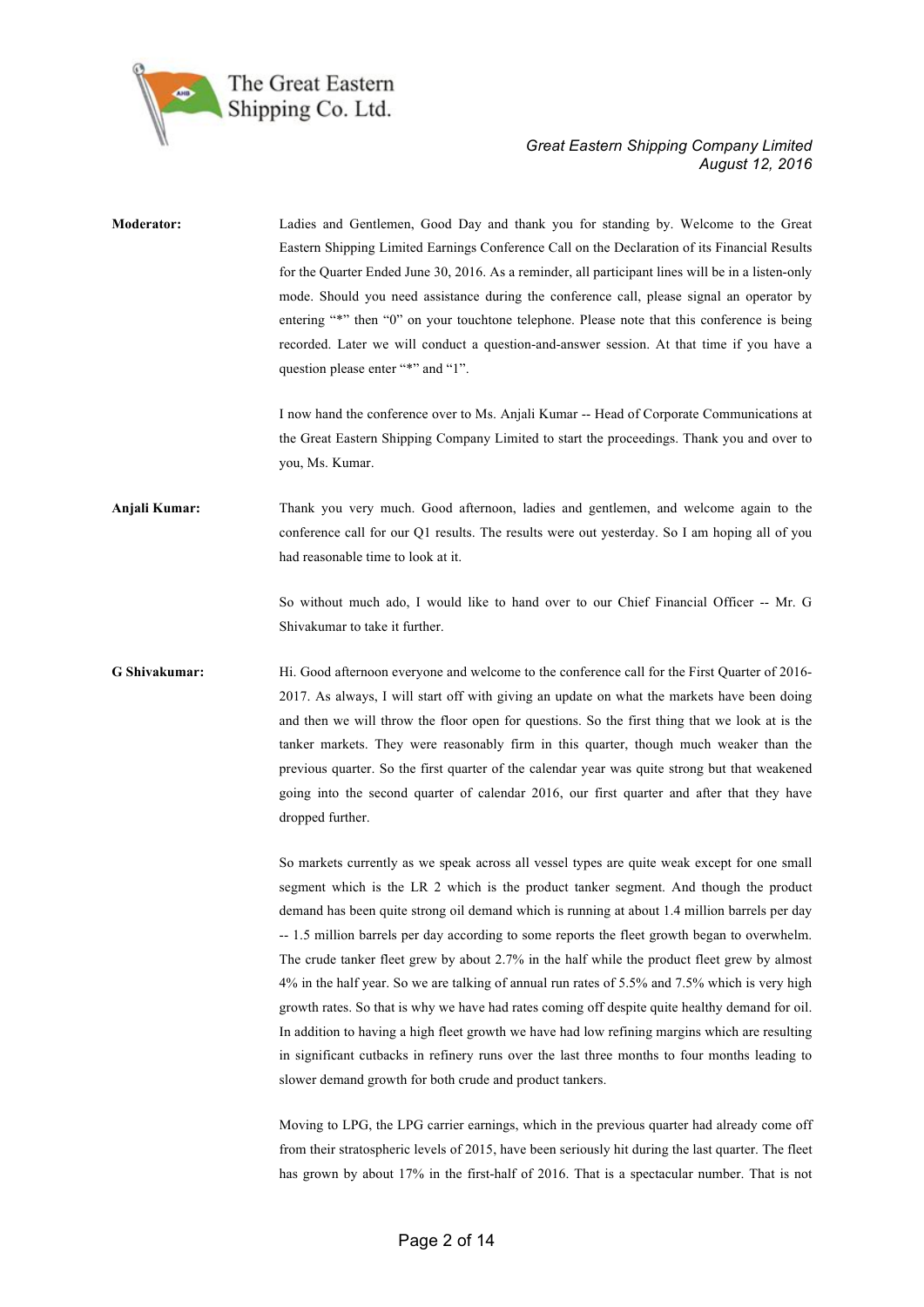

17% annualized. It is 17% absolute in a six-month period. And in the last 12 months the fleet has grown by 35%. This fleet growth was of course anticipated but even a healthy year-on-year growth in U.S. exports could not absorb this capacity. Again, there is some worry with the shale boom tapering off and shale production tapering off that LPG product availability for export from the U.S. might actually slow down. So there is some worry about the future of the LPG tanker market.

U.S. crude oil production looking at what is happening to crude and to trade data U.S. crude production dropped by about 400 KBD in the first-half of the calendar year and this resulted in an increase of about 600 KBD in imports and Chinese imports were also strong and they moved up by almost 1 million barrels per day in the half that is on a year-on-year basis. However, in both cases imports in Q2 were flat on the immediate preceding quarter on Q1 mainly due to refinery runs dropping significantly. I mentioned earlier about this refining runs factor and that is probably what led to the market weakening significantly in Q2 of the calendar year.

Dry bulk has continued to be very depressed though it bounced off the historic lows seen in the previous quarter. I had mentioned in the last call that we were seeing a little bit of a bright spot in April and we have seen iron ore imports into China has been better than expected at the start of the year, they have grown about 40 million tonnes year on year in H1 of 2016 and overall dry bulk imports into China grew by about 55 million tonnes to 56 million tonnes. And minimal fleet growth of about 1% was seen in the first-half but the pace of scrapping has slowed down significantly in the second quarter we hope that this will be picking up after the monsoon season in the Indian subcontinent and that we will see a fleet growth of not more than 1% to 2%.

The dry bulk order book is down to about 14% of the existing fleet. The order book for crude is at about 18% and for product tankers it is at about 13%.

And the good news is that there is little or no ordering for any ship type. So whether it is a bulk carrier or a product tanker or a crude tanker, even an offshore asset and especially for offshore assets given how that market is there has just been no ordering at all for the first six months of this year there was only one big dry bulk order but that was an order from a mining company, which ordered those VLOCs.

So in sale and purchase activity, our press release has a lot of items listed we have had a busy time over the last few months. We contracted in the last quarter for purchase after our last discussions our last con call we contracted for purchase of one second hand capsize bulk carrier and one second hand MR tanker and we have taken delivery of both in July - August this year.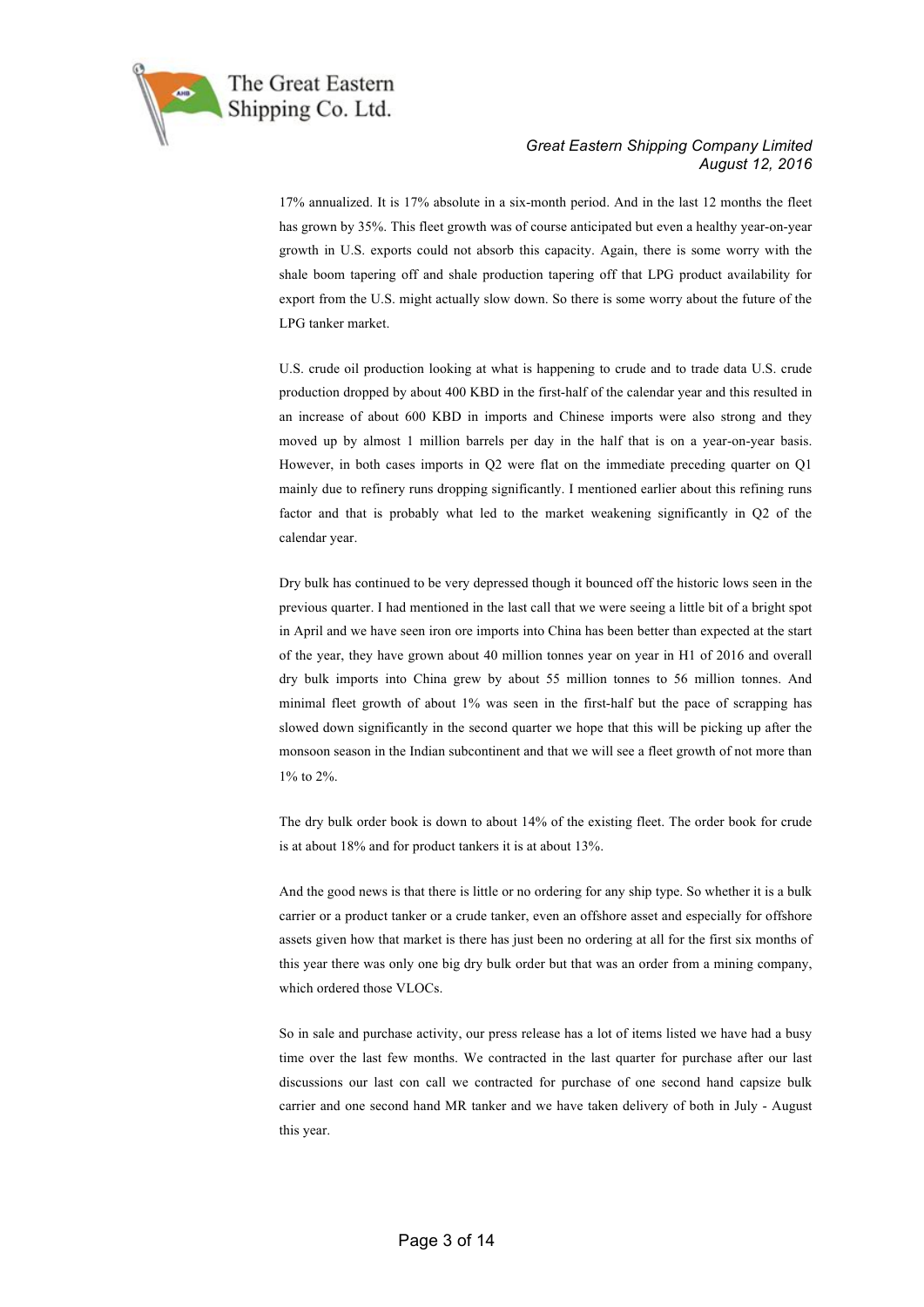

Speaking of offshore, the picture has not changed much since the last time we spoke. E&P spending continues to be very challenged. We are talking about a 25% drop in E&P spending on the back of a 25% cut last year. Utilization levels continue to be terrible, utilization is now estimated at below 60% for drilling rigs and about 50% for supply vessels.

And one small sign and a very- very small sign of hope is that the pace of increase in number of idling assets has slowed down, there are still more assets idling every quarter we can see that we have added some more to that list but at least the rate of increase of those idling vessels has come down. At some point we hope that it will be zero on an incremental basis and that market will start to turn but there is no signs of that happening yet.

Many large and very significant players in the offshore space are making losses because of the utilization problems. A few players and a few significant players are already in financial distress, a couple have already filed for bankruptcy so, there is a lot of stress in the offshore segment.

So, in the quarter, thanks to our superior operational capability the relationships that we have maintained with our customers and the delivery of our services thanks to that we have been able to win work for two vessels in international markets. So that eases the pressure on utilization a little bit.

The net asset value on a standalone basis has dropped during the quarter from Rs. 337 to Rs. 317. Tankers values for second hand ships are down between 10% and 20% reflecting the worsening outlook and the weakening spot markets. Dry bulk values with, on the back of the bounce that we had in freight rates in the last quarter have moved up by about 10% but this is on a very low base and that forms less than 25% of our fleet value. So, we still have a drop of about Rs. 20 in our net asset value during the quarter, this is on a standalone basis.

On a consolidated basis, we continue to have a problem with the valuations of the offshore assets. So, we are unable to make any reasonable estimate of what the offshore fleet is worth because of the kind of the ranges that we're getting from the brokers for the valuation of our assets.

The balance sheet continues to be strong. Our net debt standalone is at around \$150 million and consolidated is under \$400 million. So we are reasonably positioned for the weak markets and we are talking about all asset types going through a challenging time in the next few quarters at least and we are well positioned.

As I mentioned earlier, we have bought two assets already. We will see these as buying opportunities at the right price and we will look to invest. And we have the capability to invest because our balance sheet is reasonably light.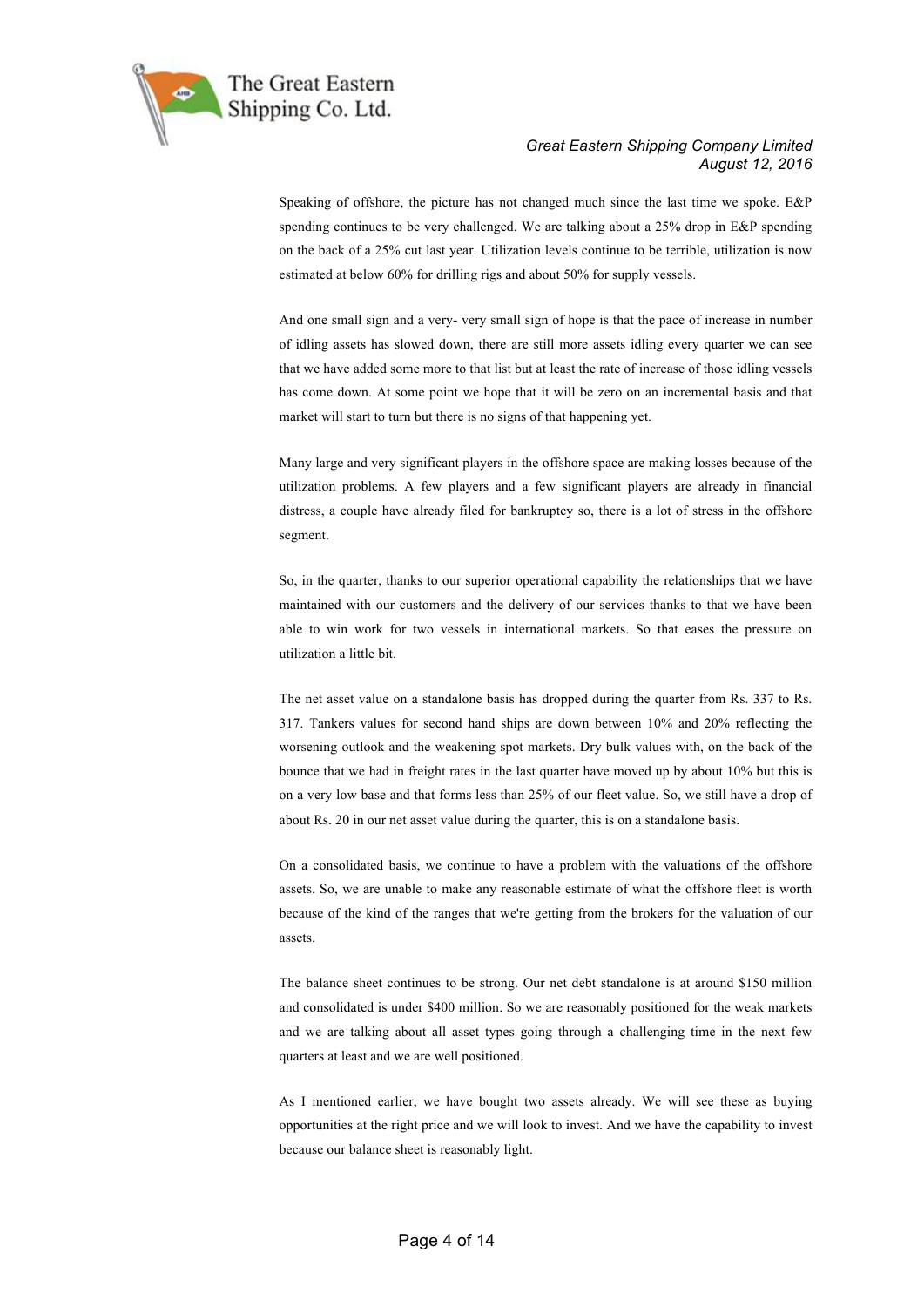

A couple of changes, this is the first quarter where we are presenting our results under the new accounting standards under the IndAS. So a couple of significant changes which are there. Of course, we have given the reconciliation as well of it in our stock exchange release. One is that we have written down the value of our fleet to the lower of book or market value as on the transition date which was 31 March, 2015. The second is, that in keeping with the international accounting practice, the dry docking cost will be capitalized to the ship and written off over the period till the next dry dock and several times we had this question about how many dry docks there were? Because that hits the P&L and makes it a little lumpy that will now in accordance with international accounting standards be amortized over the period until the next dry dock. So that smooth's it a little bit. The next impact that we have is that the swops that we have on our rupee debt which were previously going to the hedging reserve will no longer be taken under hedge accounting and the incremental mark-to-market will be expensed out in every quarter. So, I hope that explains the major changes that we have in our accounting practices between old Indian GAAP and IndAS. We are happy to take questions now on the market and I now throw the floor open to all of you. **Moderator:** Thank you. Ladies and gentlemen, we will now begin with the question-and-answer session. We have the first question from the line of Bhavin Gandhi from Batlivala and Karani Securities. Please go ahead. **Bhavin Gandhi:** Just a couple of questions. Sir, to start with can you explain the sharp improvement that we have seen on the offshore side? Now, other than the impairment that we took last time around in the fourth quarter operationally have things been better than the last quarter in terms of vessels operating more vessels operating that have been idling in the last quarter? **G Shivakumar:** You are talking sequential? **Bhavin Gandhi:** Sequentially, yes. **G Shivakumar:** Yes, we had a rig which was between contracts in the last quarter that was in Q4 FY 2016. That rig has gone on hire at I think, at very end of the quarter of Q4 and that rig has been working for the full Q. Operationally that is the one improvement which is there and that is a significant improvement because she had more than almost two months of downtime between contracts, but it is preparing for the next contract.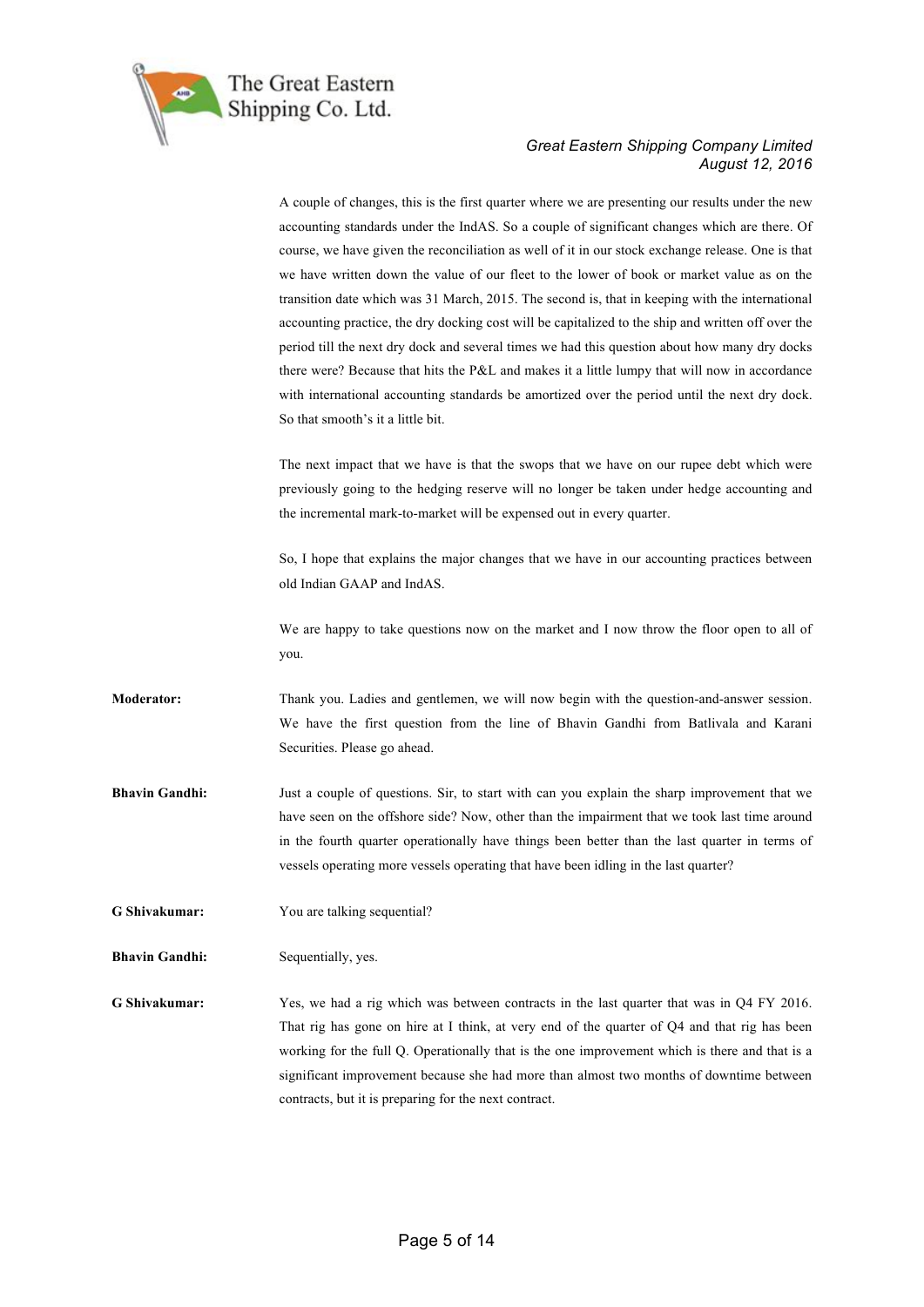

- **Bhavin Gandhi:** And the other thing that I wanted to check with you if you can just highlight in the ROCs based on the current asset price of five-year asset values and the current charter rate what kind of ROCs would you see across segments?
- **G Shivakumar:** Yes, okay, So let us go one by one, right. So bulk carriers, ROCE is negative. So I am looking at it from one-year time charter rates. So, ROCE will be negative. Yes, it is zero, not negative but zero and I think for the smaller bulk carriers it will be similar yes, that is right. So it will be zero plus minus 2%, let us say. So you take crude tankers, so let us take a Suezmax tanker right so that is probably worth about \$40 million to \$43 million now and charter rates again, charter rates it is really tough to estimate these days because not many deals are getting done but you would still have a positive, a marginal positive, on charter yes, you probably have a 3% - 4% max. And coming to product tankers, so take an MR product tanker, you will probably have a 4% - 5% positive ROCE.
- **Bhavin Gandhi:** Sure. And this is all based on the current one year TCs, right?
- **G Shivakumar:** Current one-year TC rates.
- **Moderator:** Thank you. We have the next question from the line of Himanshu Upadhyay from DHFL Pramerica. Please go ahead.
- **Himanshu Upadhyay:** I had a question. On MR side, how would the prices have reacted let us say on second hand side so let us say six months and one year and the way the things are would we be more keen on MR only because the way the ROCs in previous question you replied which still is positive and there are still charter rates visible. So, would that be the most interesting segment for you? How the prices would have increased or decreased let us say one ship what we bought in December and one what we bought recently?
- **Himanshu Upadhyay:** So the prices in the last one year have probably for modern MR, have probably come down by 20 so close to 20%. In the last six months probably that is 15% for modern MR's 10% to 15% for modern MR's.
- **Himanshu Upadhyay:** Modern MR's are before 2010 or means....

**G Shivakumar:** Yes, five-year-old, I am taking five-year-old as a benchmark for this, okay. And so, they have dropped off along with everything else along with all other asset types. With regard to your question about whether that is the most attractive, it is certainly attractive, it is probably currently at yes, it is close to the lows that we have seen it is not far off from the lows that we have seen in the last 15 years - 20 years so, it is quite attractive but a lot of assets. So bulk carriers are still below the previous lows of the last 20 years even after the bounce. Now, we are not really too fused about this current yield business. So, this is not a big driving factor for us and what is it that gives us a positive ROC because that is just currently. You need to look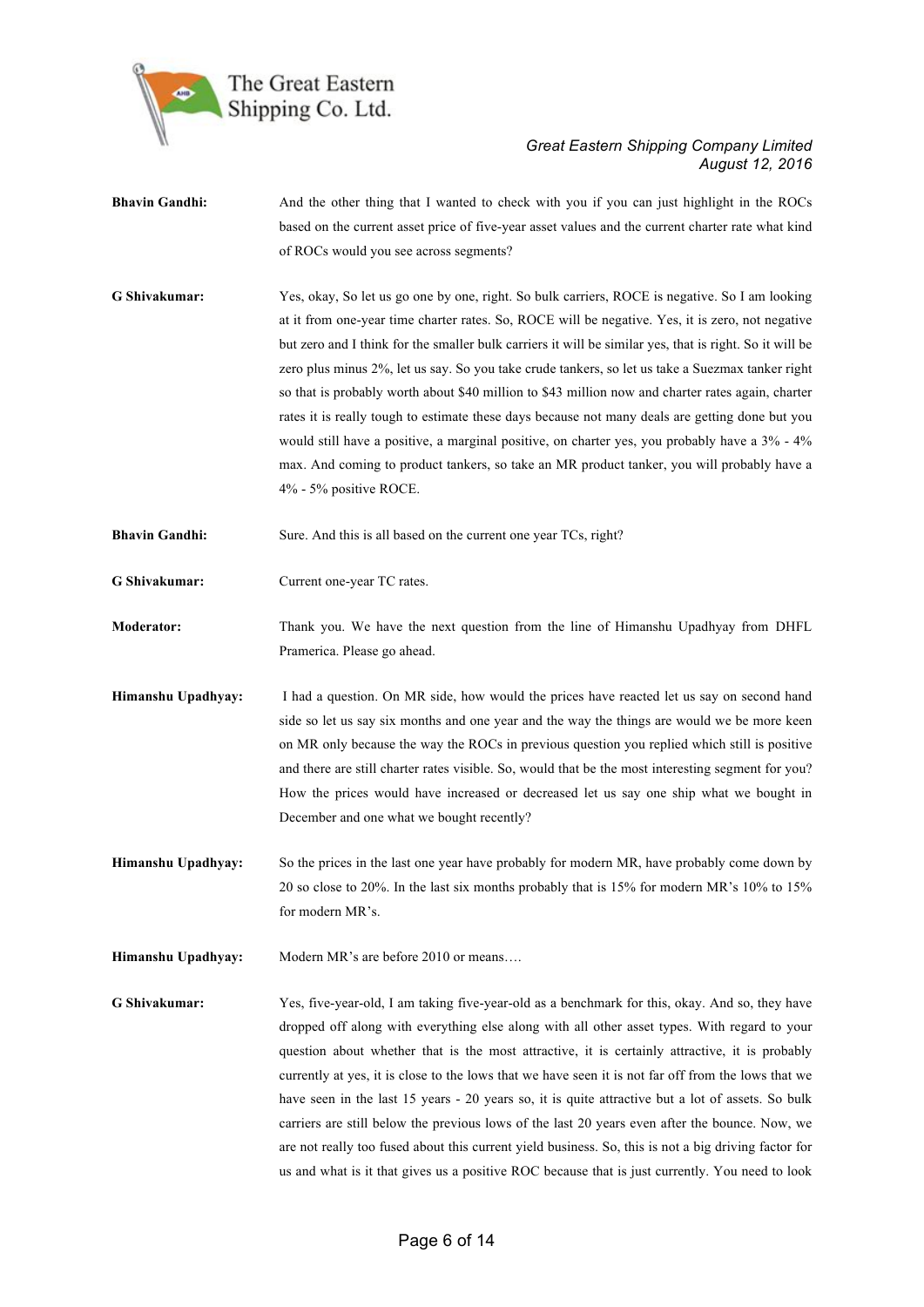

at what is going to happen when the market recovers how much return can you make on that. So for instance on a capsize bulk carrier five year old or take a Panamax bulk carrier, Kamsarmax bulker five year old is probably valued at \$14 million to \$15 million and two years ago two and half years ago these ships would have been valued at closer to \$30 million, okay. If you get a recovery you will make a lot of money on a bulk carrier though you will not get a current yield for now. You will be sitting on zero current yield but if the market recovers, you will make a big return on an IRR basis so long as you have the holding power for it. So if you would do it highly leveraged you have a problem, because you would not be able to meet debt repayments from current charter rates. So, based on the current yield, last year we would have bought lots of tankers and we would have come to grief. We would have bought in fact not just tankers we would have bought gas carrier because that was the wonderful current yield last year but those have dropped 30% to 40% in value may be 40% from a year ago. So, it is not a big a big factor for us. Yes, if we look at it but we do not buy based on current yield.

- **Himanshu Upadhyay:** Okay. And what would be your view on the off shore side the way the cash it generates and would we like to further trim down the assets or what would be the just your, or purchase assets or pay down the debt on that side so, just some idea on offshore, what would be the strategy going there? And how many of our assets have to be around means spot market out without any charter let us say…
- **G Shivakumar:** Yes, we need to find work for six vessels by the end of this financial year and we also have one rig coming off contract by the end of this financial year. So those are the assets for which we have to find work. So that is first one question. The next is what our strategy is, our strategy is that we are focusing on getting utilizations up for our fleet so, we need to find work for them. Obviously, the margins are nowhere near where they used to be even one and half to two years ago. Therefore, we cannot expect those levels of profitability on new contracts but the idea is to get employment for these vessels. It is going to be a tough time in the market, may be for a year, may be for two, may be for longer we do not know how long this downturn will last. But the idea is for us to get utilization. As regards selling, etc., there is a point beyond which we will say it does not make sense to sell we would rather hold the asset so, it depends on the price that we get. We have the same approach to shipping if we get offered a price at which it makes sense for us to sell, we will sell. Paying down debt, yes, we are not looking to do any major expansion because we already have a fairly big exposure. So we need to consolidate and manage that exposure first before we think of doing any significant expansion. So we are not looking to do any major expansion in offshore.
- **Himanshu Upadhyay:** So would we like to transfer dividends or let us say preferential share early redemption of shares what we have at subsidiary level from GE Shipping or would we like to store cash in that….
- **G Shivakumar:** That is within the Group, it does not add much value either way for within the Group, it is a wholly owned subsidiary. I do not think it makes that much of a difference whether they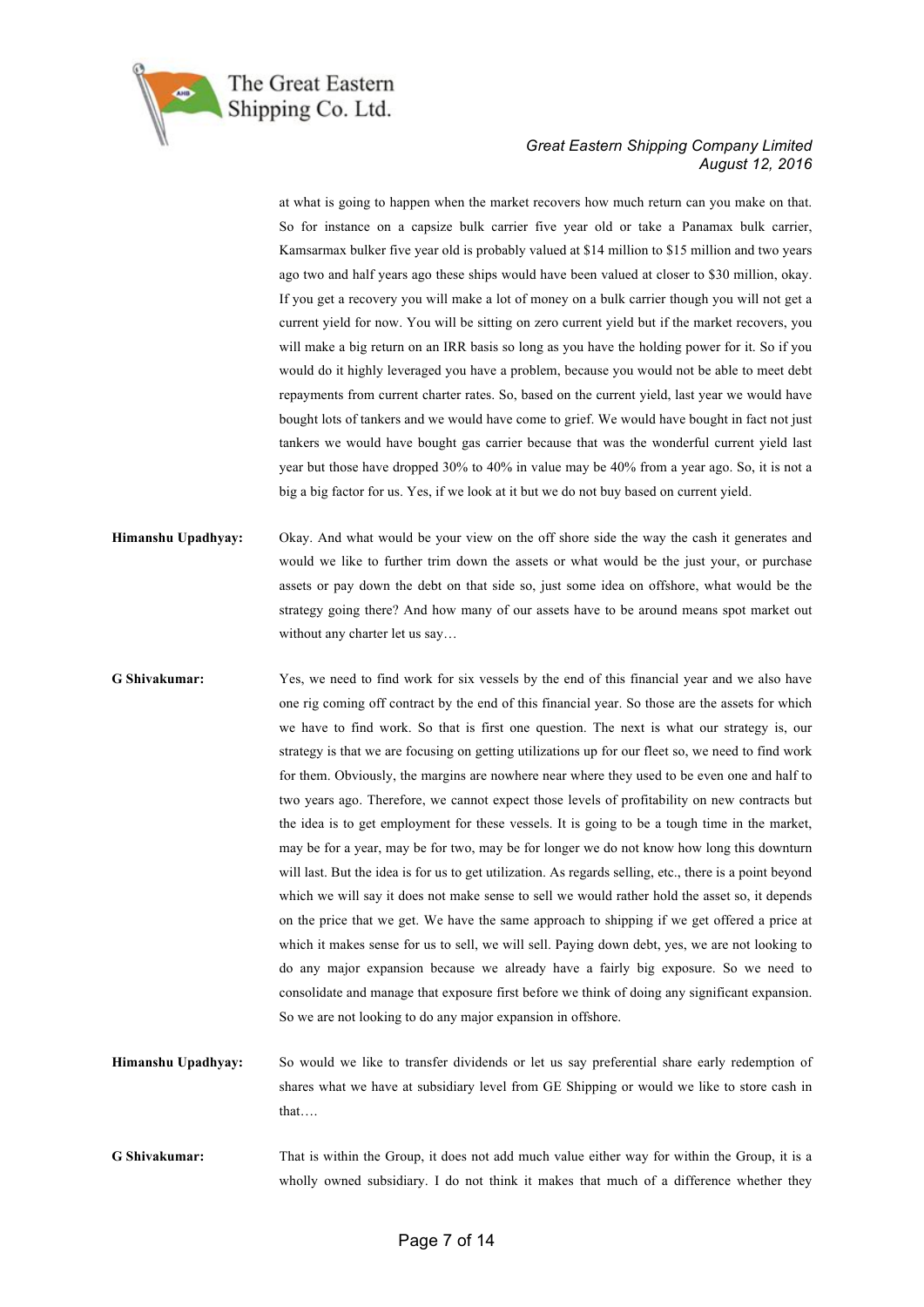

redeem, preference early, late, it does not make a difference really to what happens to at the Great Eastern level at a consolidated level, right.

- **Himanshu Upadhyay:** Yes, the only thing is, it seems the more expansion will happen on the Great Eastern side and the cash requirement at the Great Eastern or the let us say the better opportunities at Great Eastern side.
- **G Shivakumar:** Yes, but we have enough capability to raise cash in Great Eastern Shipping for our requirements. So, yes, that money is sitting in Great Ship, but there is a lot more money sitting in Great Eastern Shipping itself and you would have seen that we have \$400 million to \$450 million in Great Eastern Shipping itself. So, that is low on our list of priorities to take money back from Great Ship.
- **Moderator:** Thank you. We have the next question from the line of Chris Noronha, an Individual Investor. Please go ahead.
- **Chris Noronha:** This is Chris Noronha. I just had a question and was wondering if you could elaborate obviously your strategy is to use available cash to pick up assets at extremely competitive prices which would benefit you in the long-term. I was wondering if you could elaborate and you indicated also that would be your strategy going forward. Could you give us an idea of the time scale at which you would let demand catch-up with your capacity, and utilize cash for other business purposes?
- **G Shivakumar:** I did not quite understand that question, but I will try to answer it as best as I can. Yes, you have described our strategy quite well we want to utilize our cash we want to utilize our borrowing capability to invest in the market when prices are very low. So that is, yes, the answer to that is yes we will and we have done quite a bit of CAPEX commitment in the last three to four months since April so that part is playing out already. We will look to make more investments at the right price. But I did not quite get the next part of your question. Again, we will borrow if the question you are asking is whether we will borrow from the market or just use our existing cash.
- **Chris Noronha:** No, my basic question is a bit more general that that at what point would you say that you would sort of stop this strategy and let demand catch up with your capacity. Obviously, your capacity is significantly higher than what the demand is at present.
- **G Shivakumar:** So you are referring to the shipping business I presume.
- **Chris Noronha:** Yes.
- **G Shivakumar:** Yes, okay. In the absence of a crystal ball, we cannot time it ideally we would like to time our expansion just before the recovery happens and just before all the surplus capacity gets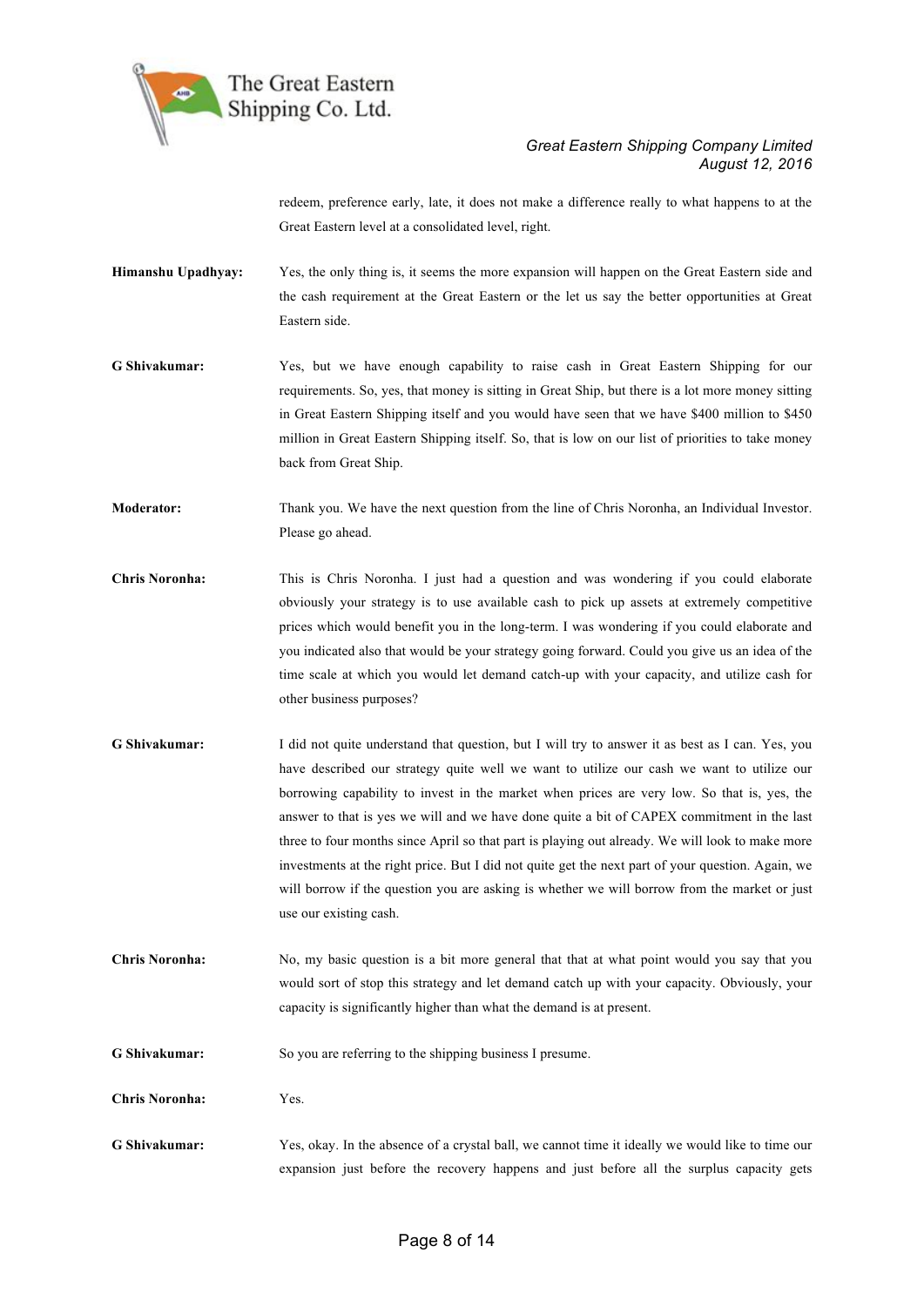

absorbed. But since we do not know when that will happen and what could trigger that we will invest through the bottom of the cycle and we would not invest all our money at one time we will invest gradually and we will at some point we will I would not say run out of money we will reach a level where we say that we do not want to leverage more and we will stop at that time and we will just wait for the recovery there is no number to that what you asking is what is the amount that you can spend or what is the number of ships that you will buy there is no number in that. And there is no time limit either for these buying that we can do.

**Chris Noronha:** Okay. Could you give us an idea of what your CAPEX plans are for the next I would say, nine months?

**G Shivakumar:** We have committed CAPEX which is for two bulk carriers that is about all that we have committed but we could go out and buy a secondhand ship or a resale ship next week. So we have commitments and the plans are depending on what opportunities come along so we have not put down saying that this is what we would like to buy next month or in the next six months so we do not know when it will happen. We know that there we have in our mind certain price targets at which we think we should be able to buy and we will wait for those price targets to come and execute at those numbers and we do not know which one will come first or when they will come.

**Chris Noronha:** What is the committed CAPEX in dollar value?

**G Shivakumar: I**t is two ships and that would be about \$50 million.

- **Chris Noronha:** Okay. I recently read in the newspapers in one of the shipping industry magazines and also in the Indian newspapers that the government of India is working with ONGC in increasing capital use of offshore assets and presumably GE Shipping will be first in line in terms of that policy.
- **G.Shivakumar:** We do not know we hope to be first. One is, we hope that yes, ONGC will start investing more in exploration, etc. We do not know I have not seen this article and we see these sometimes but I have not seen this recently and we do hope that as one of the premier service providers to ONGC that we will be there to win any business opportunities that come up.

**Moderator:** Thank you. We have the next question from the line of Bhavin Gandhi from Batlivala and Karani Securities. Please go ahead.

**Bhavin Gandhi:** Sir, the seven re-pricing or the six OSV re-pricing that we are looking at during the course of the year, could you give us some sense as to what kind of charter rates you would be comfortable in a sense that even if whether you would be looking to lock up these assets at marginal profitability or there is some profitability in mind or just want to deploy the assets even if it is not accreting in terms of incremental contribution at the bottom-line level?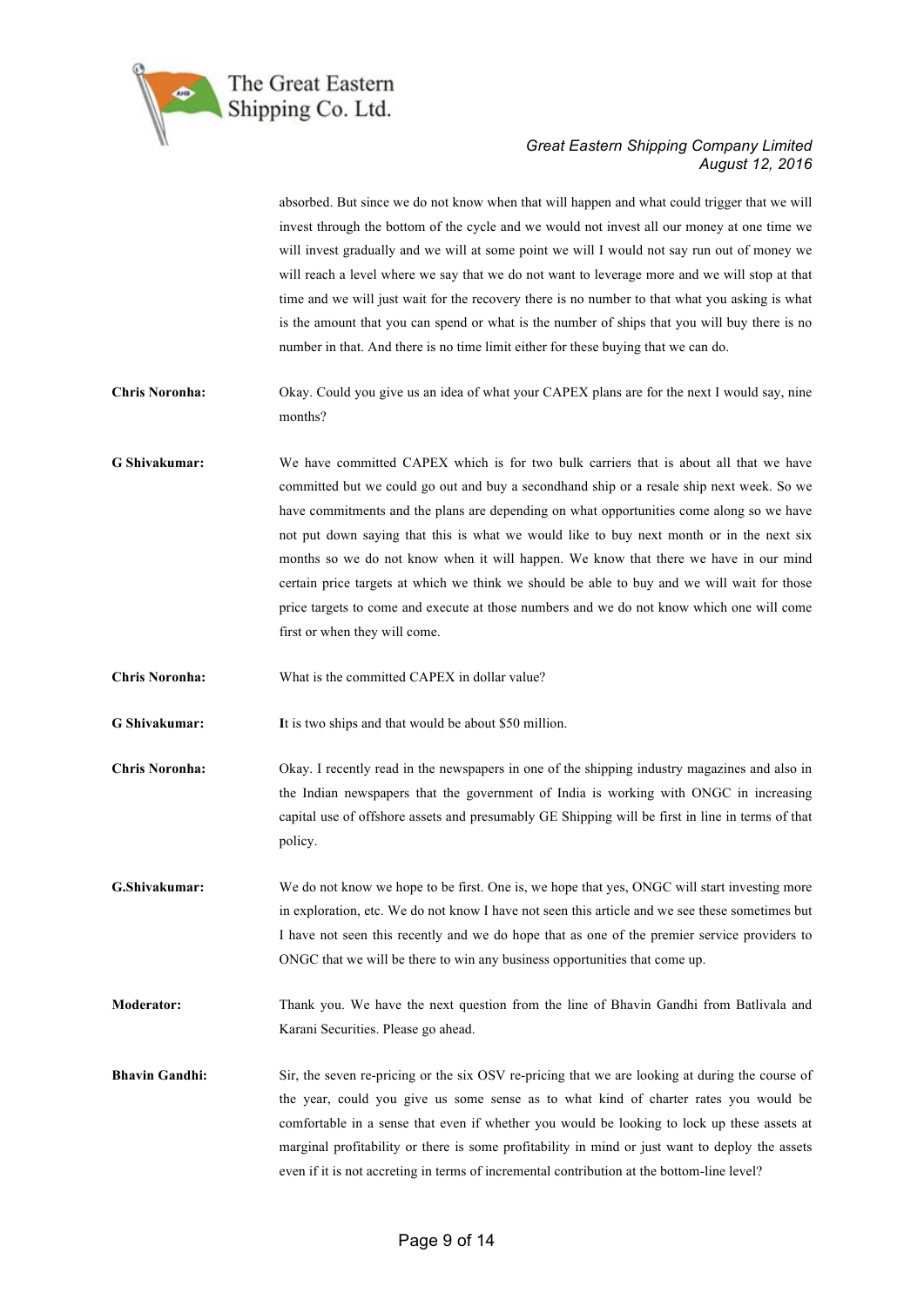

| G Shivakumar:         | Yes, Bhavin, I am not going to discuss our pricing strategy here but the intention is to get<br>utilization as I mentioned earlier. However, yes, the question you asked is a legitimate one it<br>will be, get utilization at a reasonable level we are not going to throw away these assets these<br>are good modern assets And they deserve to get compensated at a decent level so we are not<br>going to go and take contracts at suicidal levels there is no point doing that. So yes, we will<br>look to get utilization but it has to be at a reasonable number.                                                                                                                                                                                                                                                                                                                                              |
|-----------------------|-----------------------------------------------------------------------------------------------------------------------------------------------------------------------------------------------------------------------------------------------------------------------------------------------------------------------------------------------------------------------------------------------------------------------------------------------------------------------------------------------------------------------------------------------------------------------------------------------------------------------------------------------------------------------------------------------------------------------------------------------------------------------------------------------------------------------------------------------------------------------------------------------------------------------|
| <b>Bhavin Gandhi:</b> | And also will you be more comfortable locking in assets for a shorter duration or time is not<br>time horizon is nothing                                                                                                                                                                                                                                                                                                                                                                                                                                                                                                                                                                                                                                                                                                                                                                                              |
| G Shivakumar:         | Yes, unfortunately there is not much choice that we have in the matter unlike in shipping. So<br>you can go ahead in shipping and say I want to fix the ship for one year, two year, three year<br>whatever. Again, you may not get takers but in offshore the customer decides the period for<br>which they need the asset.                                                                                                                                                                                                                                                                                                                                                                                                                                                                                                                                                                                          |
| <b>Bhavin Gandhi:</b> | Sure. And, sir, if I just look at the consolidated results of Great Ship, are we also getting some<br>OPEX savings in this current environment?                                                                                                                                                                                                                                                                                                                                                                                                                                                                                                                                                                                                                                                                                                                                                                       |
| G Shivakumar:         | Yes, we are, we have significant operating expense savings we had some last year as well. So<br>last year was better than the previous year, this year is so far lower than the last year.                                                                                                                                                                                                                                                                                                                                                                                                                                                                                                                                                                                                                                                                                                                            |
| <b>Bhavin Gandhi:</b> | Is it possible to quantify roughly what percentage savings would you be having on the assets<br>now in this environment vis-à-vis let us say last year?                                                                                                                                                                                                                                                                                                                                                                                                                                                                                                                                                                                                                                                                                                                                                               |
| G Shivakumar:         | Yes, I think we probably be 10% in both years.                                                                                                                                                                                                                                                                                                                                                                                                                                                                                                                                                                                                                                                                                                                                                                                                                                                                        |
| <b>Moderator:</b>     | Thank you. We have the next question from the line of John Mathai from Bloomberg. Please<br>go ahead.                                                                                                                                                                                                                                                                                                                                                                                                                                                                                                                                                                                                                                                                                                                                                                                                                 |
| John Mathai:          | I just wanted to check, the last time we spoke about floating storage what is your view now,<br>are you still seeing a lot of floating storage?                                                                                                                                                                                                                                                                                                                                                                                                                                                                                                                                                                                                                                                                                                                                                                       |
| G Shivakumar:         | There is generally a level of floating storage which is there at all points in time. That is cargos,<br>which cannot be sold for various reasons. Sometimes it happens on a commercial basis, which<br>is just somebody taking a call, either somebody who is bought at spot and sold it forward and<br>making the spread and storing it in the meantime that is a contango based trade. For the last<br>few months that trade has not worked because it is not economical the cost of storage is higher<br>than the differential in prices between the front month and say the third or fourth month so,<br>that is not working. The second is that you can take a punt on it rather than just say that I am<br>buying it today I am sure it will be higher two months from now when I sell it and therefore, I<br>am going to just store it till it moves higher but we do not see that happening too much and this |

market have been quite volatile and those are tough to track in any case. The third is where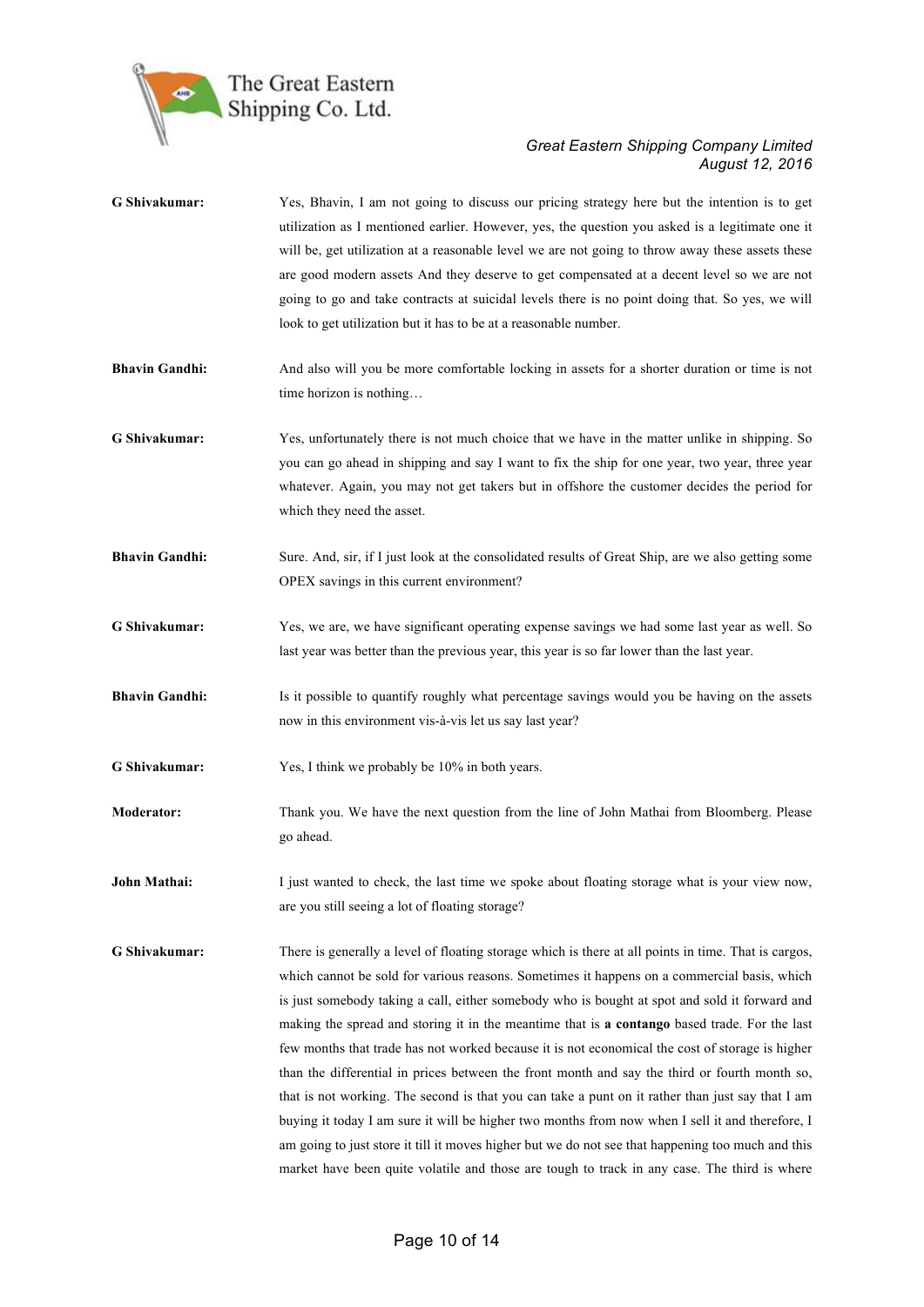

there is forced storage where the cargos are there but there is so much surplus in the market or there is no storage at the receiving point that you have to store it on the ship till you can find a buyer or find a, or the capacity onshore gets released. So these are the three things. So, currently the contango structure is not working in favor of floating storage and it has been for quite some time there are reportedly about 50 ships which are tied up in floating storage but that is down from some 70 ships three months ago so, yes, that is the number. It could go up or down but it is not a big factor either way. Yes, on the margin, yes, it could make a difference but it us, 15 ships - 20 ships either way can tilt the balance a little bit but not on a long-term basis. So it does not work, the contango pricing structure does not support floating storage currently.

**John Mathai:** Got you. The other thing that I wanted to check was about the difference between Suezmax versus VLCCs I think if I am looking at rates I think most of them both of them are around at the same levels if I am not mistaken and where do you see both of them being moving on, obviously Q4 might you might see a pickup up in rates but what is going to perform better the Suezmax or the VLCCs?

**G Shivakumar:** Okay, I wish I knew the answer to that, but in low markets you will find them both coming very close in terms of earnings so they probably earn the same in some cases we have even seen VLCCs on TCY basis earning lower than Suezmaxes. But in strong markets we will see the VLCCs outperforming in a big way so last year they probably outperformed by \$15,000 to \$20,000. The VLCCs would have outperformed Suezmaxes in the spot market and even in the first-half of this year I suspect VLCCs would have outperformed by \$10,000 a day and may be more than that also. So there is no real, yes, I think it was closer to \$15,000 actually in the first-half of this calendar year. So there is no real science to it, in the good markets the VLCC will the gap will just widen because when it gets too wide people will split cargos if the VLCC is costing too much they will just split the cargos and take two Suezmaxes instead because it is just half the capacity. Suezmax carries 1 million barrels and the VLCC carries 2 million barrels so, there is a limit to which that relationship can get stretched, because you can always split cargos or consolidate cargos.

**John Mathai:** Okay. And what is happening with Indian refinery imports we know what happening, the Chinese demand has been pretty strong, what is happening with the Indian refineries?

**G Shivakumar:** Yes, imports are continuing as expected so it not huge so the reason why we discuss U.S. and China specifically is because their volumes are much greater. So in India, the volumes are not that big, and therefore it is not and it is also not very high on tonne mile based on our location and so, it is not a big factor for us in the international tanker market which drives international tanker markets. It is our home market, yes, but it is not a factor that drives international tanker earnings and that is why we do not discuss it much because our incremental volumes are so low. We still do refining more than 4 million barrels a day, but the growth is not huge.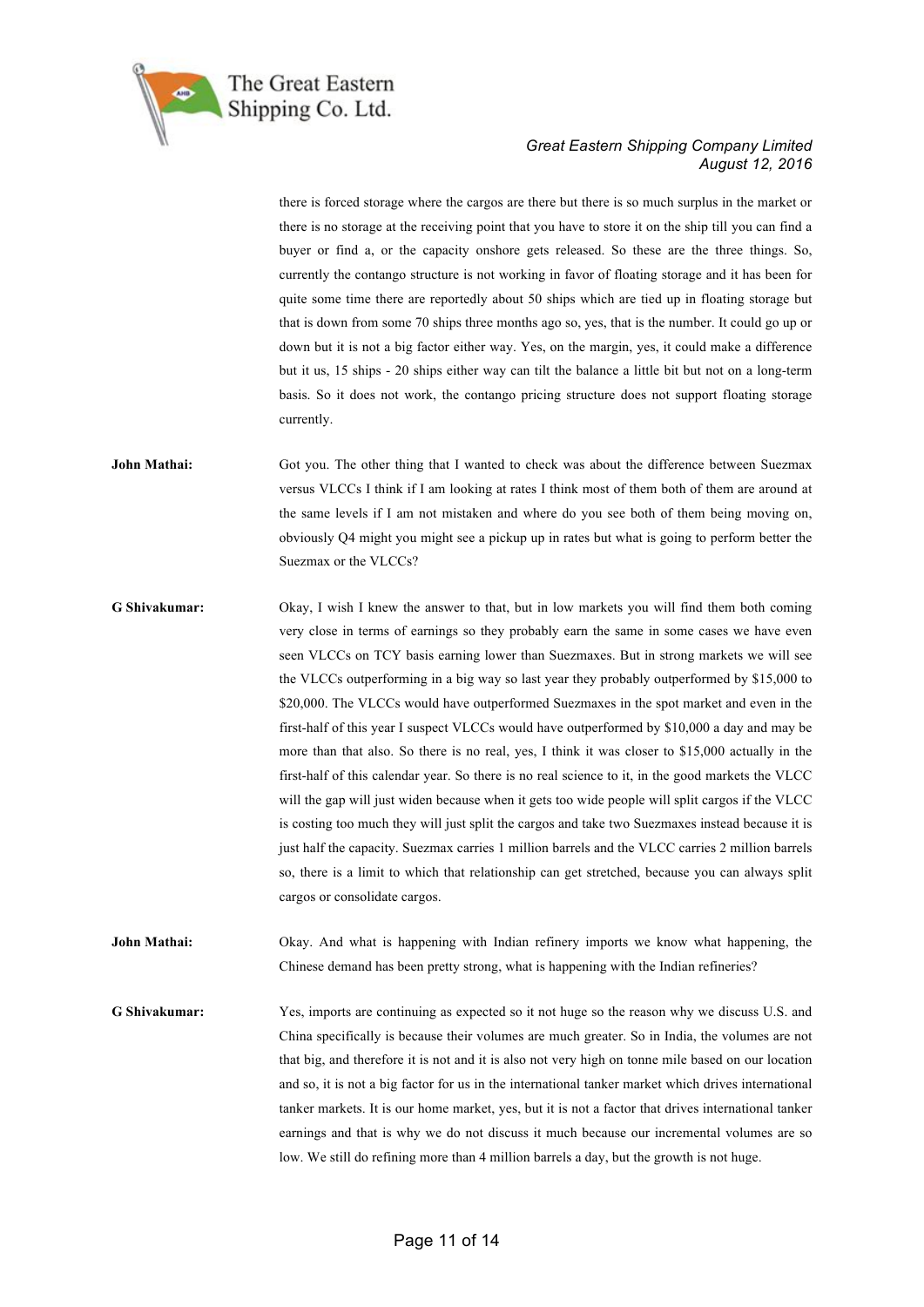

- **Moderator:** Thank you. We have the next question from the line of Ankit Panchmatia from ICICI Securities. Please go ahead.
- **Ankit Panchmatia:** Sir, actually I just wanted an update regarding the scrapping because I think H1 of CY 2016 got to see a good amount of scrapping and even though the scrap prices have gone up yet the scrappage is low so, what is your view on it?
- **G Shivakumar:** Yes, what has happened, this happens all the time unfortunately. So, first quarter the market was very weak for dry bulk I assume, you are talking about dry bulk, so first quarter was extremely weak in the freight market we hit all-time lows in I think in February. And so, scrapping in the first quarter was 14 million dead weight then after that in April we saw a bit of a pickup in Chinese industrial activity power consumption, etc., and movement of commodities and therefore, the rates bounced a little bit so you are earning below OPEX or at or below OPEX in the first quarter in the second quarter it went above OPEX so, you started getting an EBITDA contribution so once that happens when people start getting hope and then hold off on scrapping and therefore, in the second quarter we have seen only 8 million dead weight get scraped so in the first-half we have about 22 million dead weight getting scrapped which about less than 3% of the fleet. The other factor which comes into play starting from May is the monsoon during which time scrapping slows down tremendously because most of the scrapping is done in the Indian subcontinent and so, traditionally the monsoon period is a very dull period for scrapping so that is historically so in any case it slows down so it is quite slow now so we will have to see after the monsoon what happens and the market is not great now people who have to do let us say who have to do their dry-docking of their ship at age 20 even at age 15 so, we have seen some ships we have seen some Capesizes being scrapped at age 15 also in the early part of this year, I think couple of weeks ago we had a ship which was scrapped at age 17 as well. So there will be people who need to spend some money because their ship is not in very good condition they need to spend \$2 million - \$3 million they are already bleeding on the other ships in the fleet and they just say that I do not want to spend this money I might as well take the scrap and you might get on a capesize bulk carrier you may get \$5 million - \$6 million of scrap when you scrap the ship so they may decide that rather than put out \$2 million - \$3 million for the dry dock they would rather take in that \$5 million - \$6 million and use it to run the other ships so let us see how that plays out but we will know more about that when the monsoon gets over so a couple of months from now we will know if scrapping is picking up again, it will be guided again a significant factor will be what is happening to freight rates at the time.

**Ankit Panchmatia:** Actually where I was coming from is as there is a good amount of consolidation seen in the global shipping maybe these bigger players are moving into the large carriers and would not be getting into smaller ones so there would be a higher scrappage. That is what my understanding goes, please, if you can, guide me with this as well.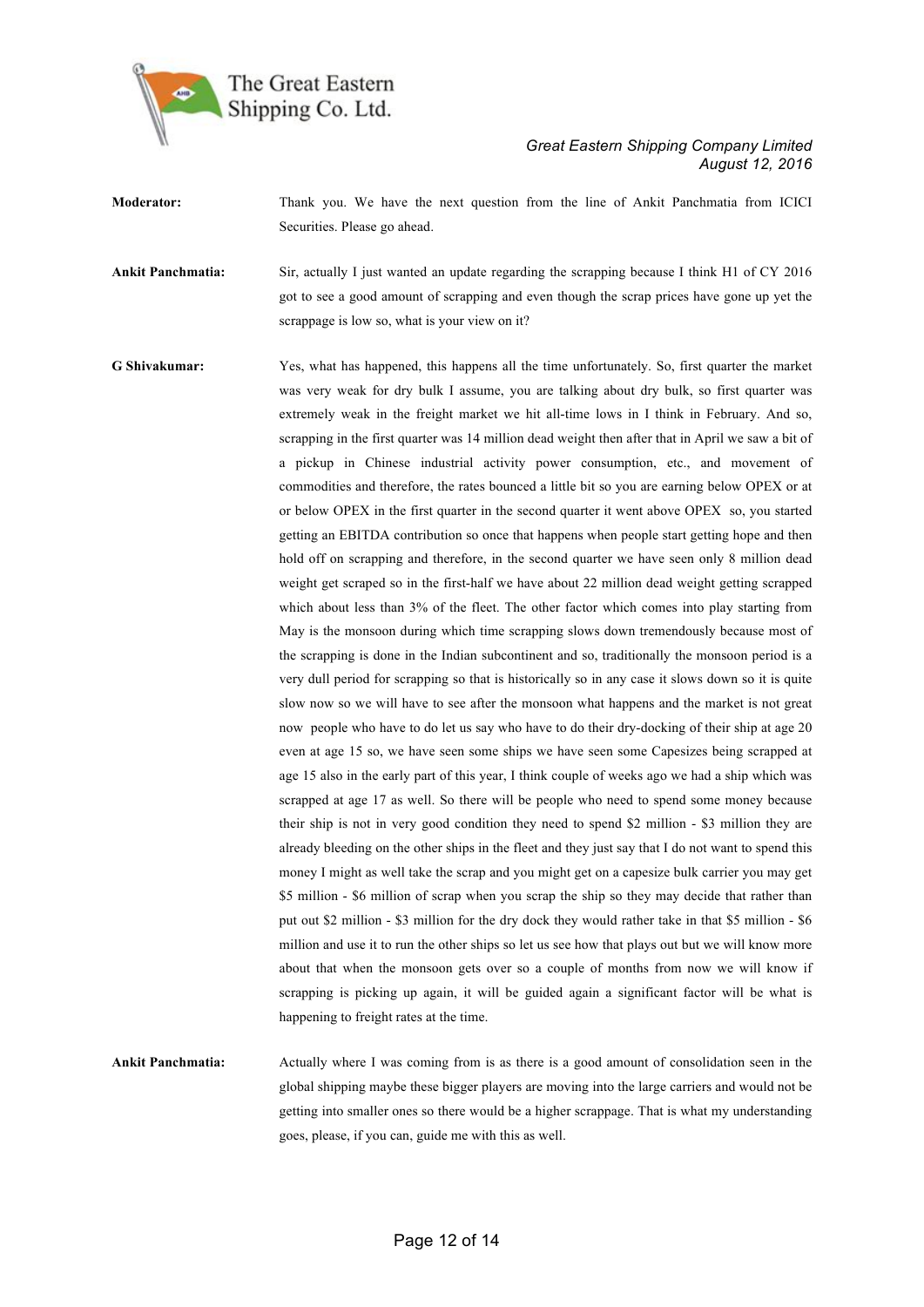

| G Shivakumar:            | No, we do not see any consolidation actually happening. To consolidate this industry is<br>extremely difficult probably if you take the top 20 owners you will reach less than 20% of the<br>fleet so, it is highly fragmented. There is no consolidation happening. There is no big<br>takeovers, mergers of companies, etc. So, there is no consolidation happening and it is unlikely<br>that it will happen as well. So this is not a big factor in this so everybody operates by<br>themselves people will take a view some of the big owners who are stronger like I mentioned<br>to an earlier caller about utilization at a price and some people will just say that I am not going<br>load my ship with 170,000 tonnes of iron ore unless I am paid a reasonable amount of money<br>to compensate me for this activity and say that I am just going to drop anchor till I am paid a<br>decent rate and some owners do that very consciously. So that will happen. But otherwise, I do<br>not see great consolidation see this is the individual owners taking these calls. |
|--------------------------|-------------------------------------------------------------------------------------------------------------------------------------------------------------------------------------------------------------------------------------------------------------------------------------------------------------------------------------------------------------------------------------------------------------------------------------------------------------------------------------------------------------------------------------------------------------------------------------------------------------------------------------------------------------------------------------------------------------------------------------------------------------------------------------------------------------------------------------------------------------------------------------------------------------------------------------------------------------------------------------------------------------------------------------------------------------------------------------|
| <b>Ankit Panchmatia:</b> | Right. In terms of crude carriers as well in terms of tanker rates the August rates were seen at<br>two year low levels. So, our expectations on the same would there be a revival in the next half<br>of the year or how this will pan ahead?                                                                                                                                                                                                                                                                                                                                                                                                                                                                                                                                                                                                                                                                                                                                                                                                                                      |
| G Shivakumar:            | It depends on how the winter pans out. As summer is typically a slow time for the crude tanker<br>markets and sometimes even for product tanker markets. Traditionally the strongest part of the<br>year has been winter time so that is November through to February, March. So let us see how<br>this winter plays out, if suddenly you get a cold winter you have more exports you need to<br>produce more heating oil, etc., then you will have some bounce in rates. But, again, it depends<br>now on things like weather and refining margins. So we also have to look at what is happening<br>to shale oil production in the U.S. but mainly let us see how the winter pans out.                                                                                                                                                                                                                                                                                                                                                                                             |
| <b>Moderator:</b>        | Thank you. We have the next question from the line of Ankit K an Individual Investor. Please<br>go ahead.                                                                                                                                                                                                                                                                                                                                                                                                                                                                                                                                                                                                                                                                                                                                                                                                                                                                                                                                                                           |
| Ankit K:                 | I want to understand the revenue days for this quarter, which was approximately 2,800 is it a<br>normal level? Because in the previous quarter I have seen revenue days of approximately<br>2,600 - 2,500 so, just wanted to know whether it is a normal quarter or will it go down again?                                                                                                                                                                                                                                                                                                                                                                                                                                                                                                                                                                                                                                                                                                                                                                                          |
| G Shivakumar:            | We have been adding ships. So, in the last quarter, we took over one very large gas carrier, we<br>took over one Kamsarmax bulker as well and of course in the first week of the quarter we took<br>delivery of our new building MR product tanker. So we have been adding capacity and that is<br>really the reason for the change in revenue days.                                                                                                                                                                                                                                                                                                                                                                                                                                                                                                                                                                                                                                                                                                                                |
| Ankit K:                 | Okay. And my second question was regarding the other expenses line item in the income<br>statement, what I saw the total was approximately Rs. 150 crores and it was approximately the<br>same as the last year's quarter but the other quarters that I have seen in the past it has always<br>been around Rs. 180 crores to Rs. 220 crores and it comes down in the June quarter. So again,<br>is it a normal other expenses line item this quarter or will it go up in the future periods?                                                                                                                                                                                                                                                                                                                                                                                                                                                                                                                                                                                        |